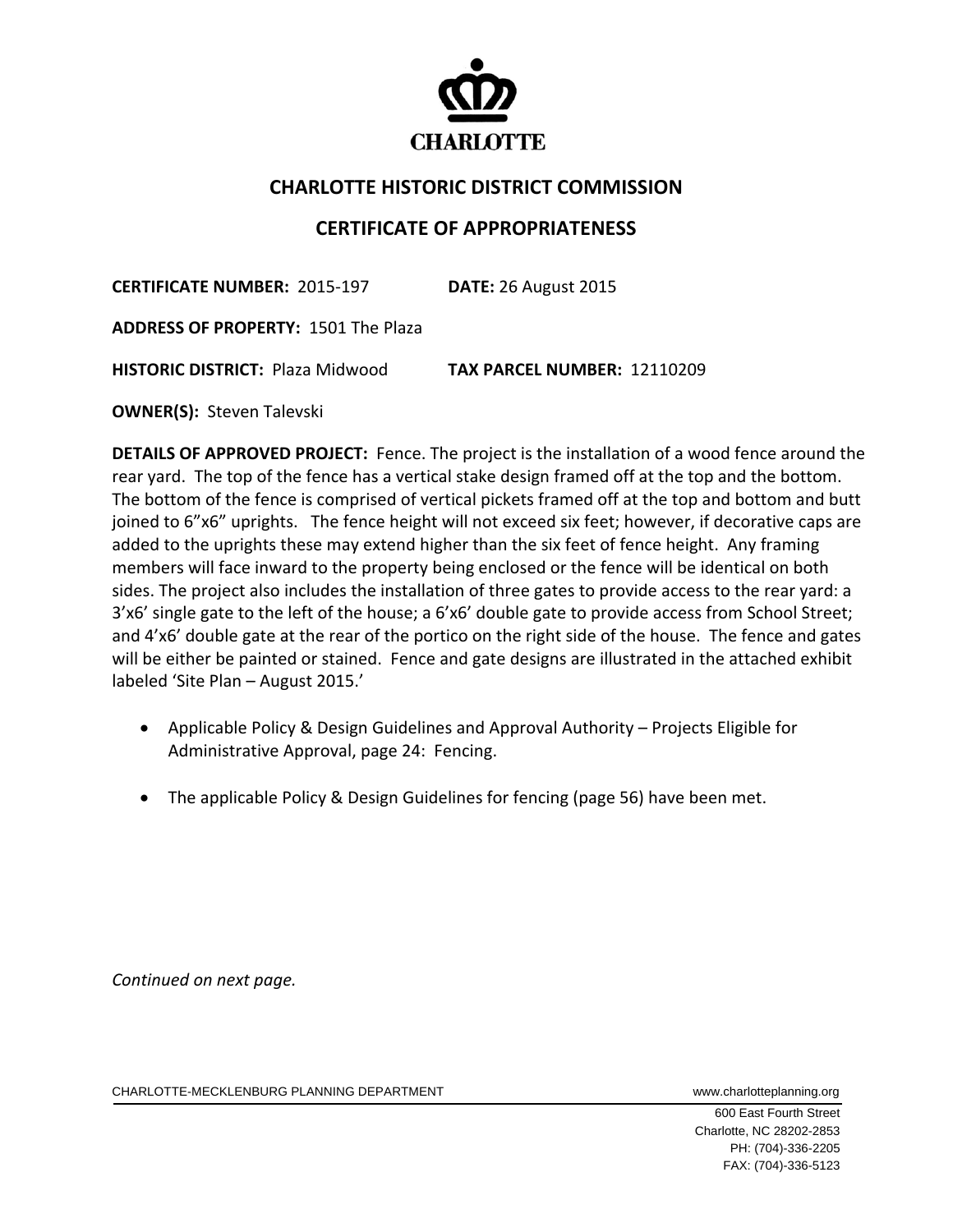- $\triangleright$  This Certificate of Appropriateness (COA) indicates that this project proposal has been determined to comply with the standards and policies of the Charlotte Historic District Commission.
- $\triangleright$  Display the blue COA placard in a visible location along with any required permits.
- $\triangleright$  No other approvals are to be inferred.
- $\triangleright$  No demolition other than that specifically indicated on any attached plans is authorized under this approval.
- $\triangleright$  All work must be completed in accordance with all other applicable state and local codes.<br> $\triangleright$  Any changes from or additions or deletions to the plans referenced herein will void this Ce
- Any changes from or additions or deletions to the plans referenced herein will void this Certificate, and a new application must be filed with the Historic District Commission.

 $\overline{a}$ Ega

Chairman

staff Kustina a. Hayset